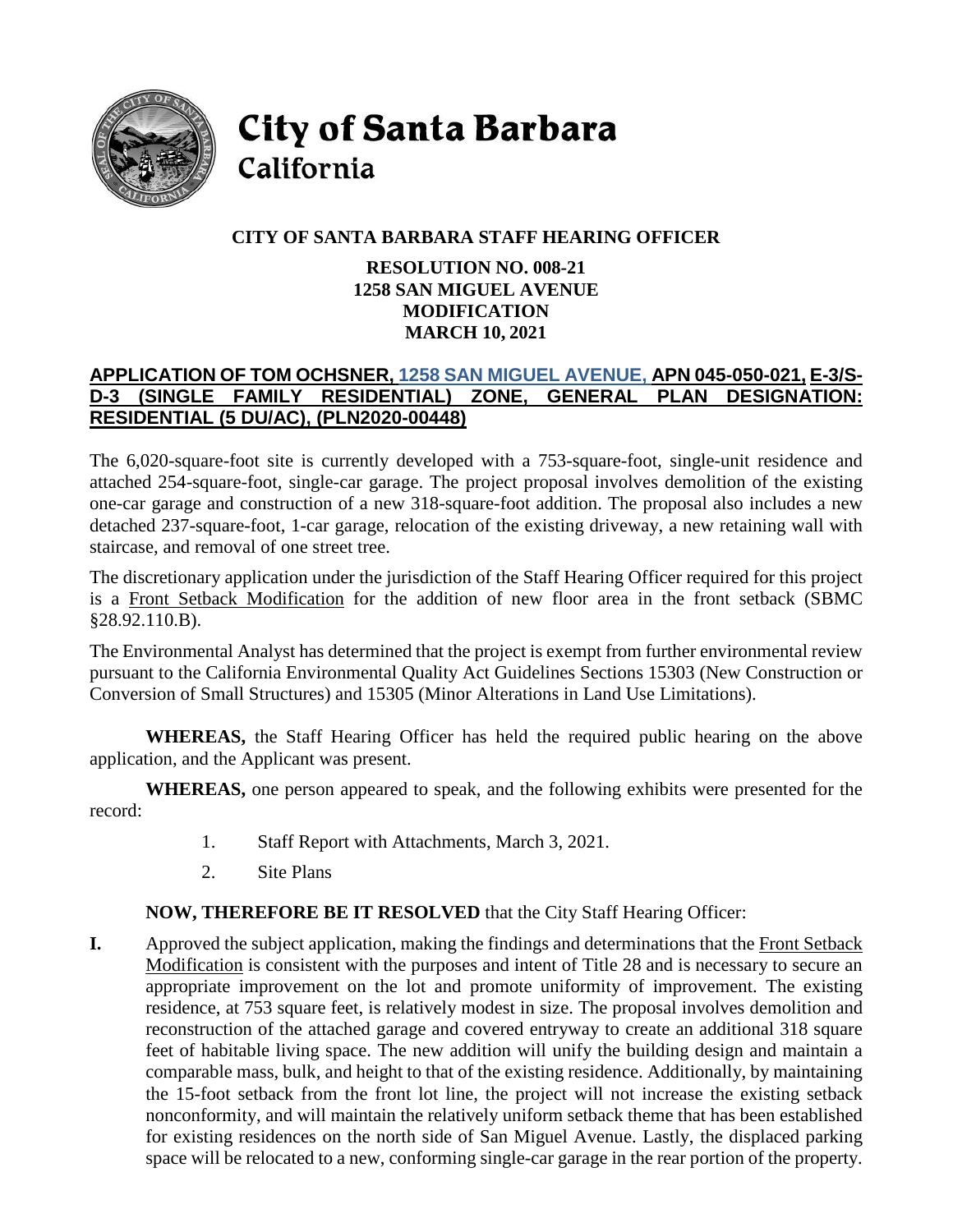STAFF HEARING OFFICER RESOLUTION NO. 008-21 **1258 SAN MIGUEL AVENUE MARCH 10, 2021** PAGE<sub>2</sub>

- II. Said approval is subject to the following conditions:
	- A. The applicant shall, in consultation with the City Arborist, determine a suitable species and location for the replacement street tree in the vicinity of the project site. Said replacement tree shall be installed at the expense of the applicant prior to granting occupancy for the new addition to the residence. Documentation shall be submitted to planning staff to demonstrate this condition has been satisfied (a letter or email from the City Arborist or associated staff is acceptable).
	- **B.** The abandoned driveway curb cut shall be removed and replaced with City standard curb, gutter, sidewalk, and parkway.
	- $C_{\bullet}$ The pavement of the abandoned driveway shall be removed to a distance of at least 15 feet from the front property line.

This motion was passed and adopted on the 10<sup>th</sup> day of March, 2021 by the Staff Hearing Officer of the City of Santa Barbara.

I hereby certify that this Resolution correctly reflects the action taken by the City of Santa Barbara Staff Hearing Officer at its meeting of the above date.

 $3/1/2021$ Kathleen Goo, Commission Secretary

#### PLEASE BE ADVISED:

- $1<sub>1</sub>$ This action of the Staff Hearing Officer can be appealed to the Planning Commission within ten (10) days after the date the action was taken by the Staff Hearing Officer.
- $\overline{2}$ . If the scope of work exceeds the extent described in the Modification request or that which was represented to the Staff Hearing Officer at the public hearing, it may render the Staff Hearing Officer approval null and void.
- If you have any existing zoning violations on the property, other than those included in the  $3<sub>1</sub>$ conditions above, they must be corrected within thirty (30) days of this action.
- $4.$ PLEASE NOTE: A copy of this resolution shall be reproduced on the first sheet of the drawings submitted with the application for a building permit. The location, size and design of the construction proposed in the application for the building permit shall not deviate from the location, size and design of construction approved in this modification.
- 5. **NOTICE OF APPROVAL TIME LIMITS:** The Staff Hearing Officer's action approving the Performance Standard Permit or Modifications shall expire three (3) years from the date of the approval, per SBMC §30.205.120, unless:
	- A building permit for the construction authorized by the approval is issued within thirty a. six months of the approval. (An extension may be granted by the Staff Hearing Officer